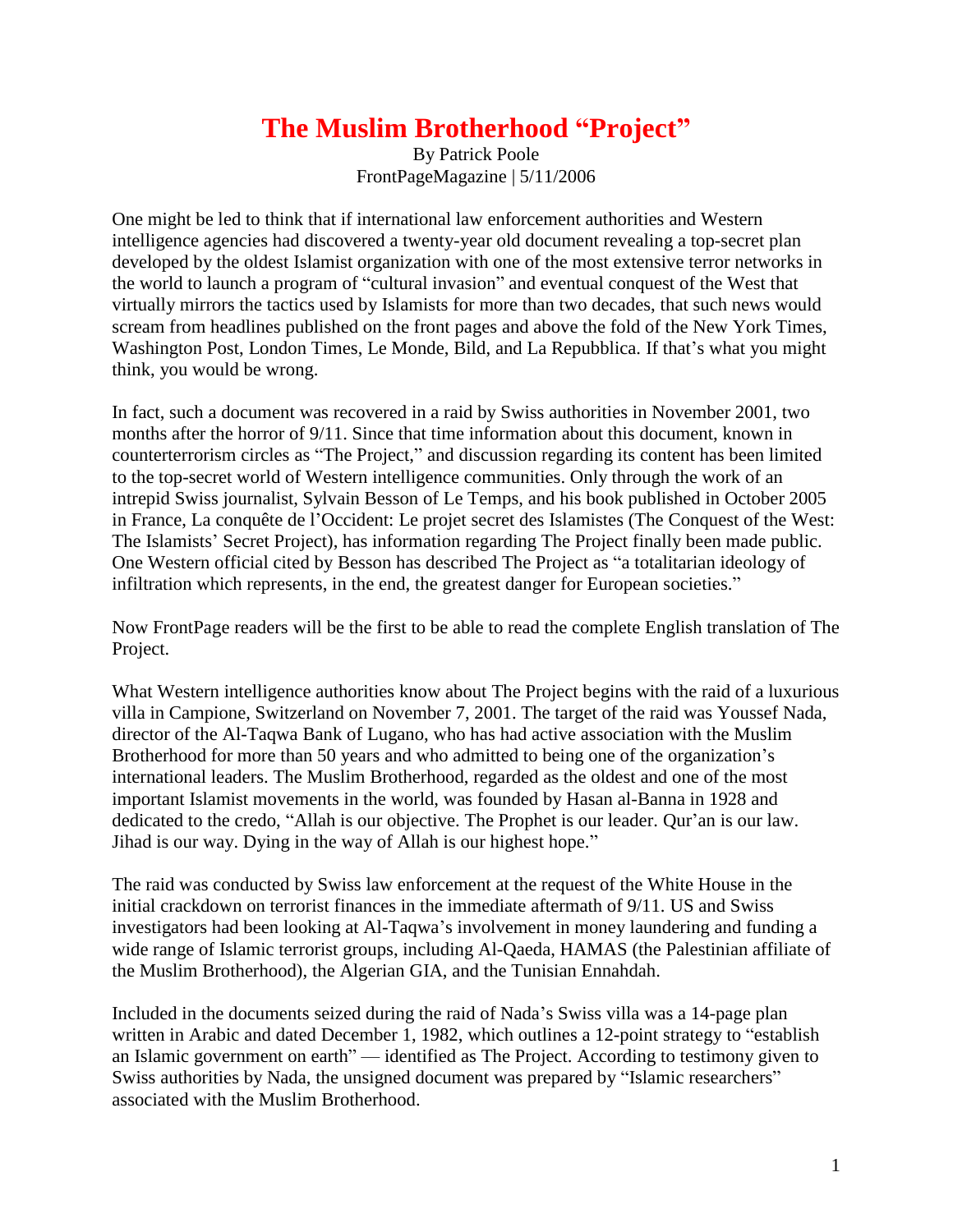What makes The Project so different from the standard "Death of America! Death to Israel!" and "Establish the global caliphate!" Islamist rhetoric is that it represents a flexible, multi-phased, long-term approach to the "cultural invasion" of the West. Calling for the utilization of various tactics, ranging from immigration, infiltration, surveillance, propaganda, protest, deception, political legitimacy and terrorism, The Project has served for more than two decades as the Muslim Brotherhood "master plan." As can be seen in a number of examples throughout Europe — including the political recognition of parallel Islamist government organizations in Sweden, the recent "cartoon" jihad in Denmark, the Parisian car-burning intifada last November, and the 7/7 terrorist attacks in London — the plan outlined in The Project has been overwhelmingly successful.

Rather than focusing on terrorism as the sole method of group action, as is the case with Al-Qaeda, in perfect postmodern fashion the use of terror falls into a multiplicity of options available to progressively infiltrate, confront, and eventually establish Islamic domination over the West. The following tactics and techniques are among the many recommendations made in The Project:

Networking and coordinating actions between likeminded Islamist organizations;

Avoiding open alliances with known terrorist organizations and individuals to maintain the appearance of "moderation";

Infiltrating and taking over existing Muslim organizations to realign them towards the Muslim Brotherhood's collective goals;

Using deception to mask the intended goals of Islamist actions, as long as it doesn't conflict with shari'a law;

Avoiding social conflicts with Westerners locally, nationally or globally, that might damage the long-term ability to expand the Islamist powerbase in the West or provoke a lash back against Muslims;

Establishing financial networks to fund the work of conversion of the West, including the support of full-time administrators and workers;

Conducting surveillance, obtaining data, and establishing collection and data storage capabilities;

Putting into place a watchdog system for monitoring Western media to warn Muslims of "international plots fomented against them";

Cultivating an Islamist intellectual community, including the establishment of think-tanks and advocacy groups, and publishing "academic" studies, to legitimize Islamist positions and to chronicle the history of Islamist movements;

Developing a comprehensive 100-year plan to advance Islamist ideology throughout the world;

Balancing international objectives with local flexibility;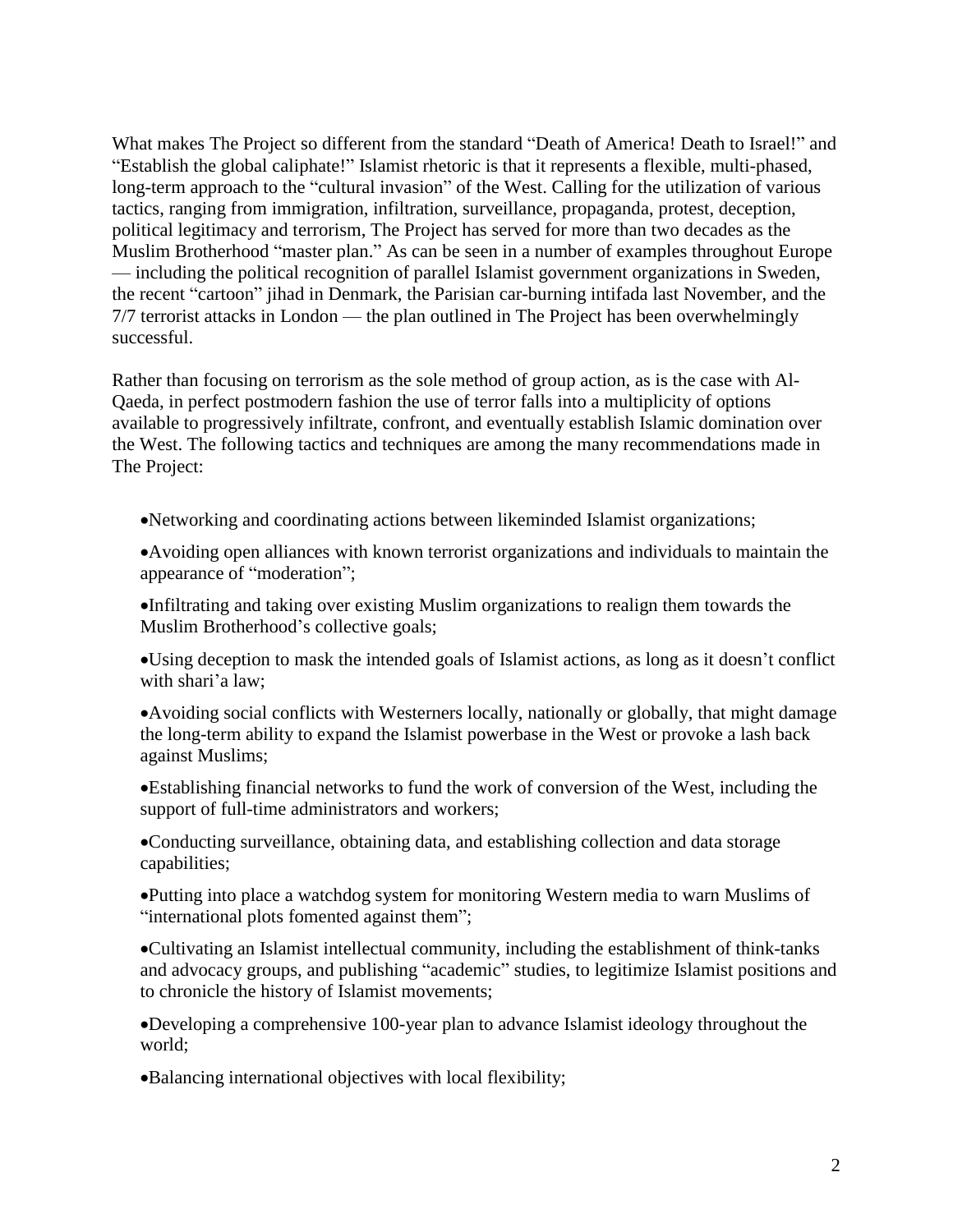Building extensive social networks of schools, hospitals and charitable organizations dedicated to Islamist ideals so that contact with the movement for Muslims in the West is constant;

Involving ideologically committed Muslims in democratically-elected institutions on all levels in the West, including government, NGOs, private organizations and labor unions;

Instrumentally using existing Western institutions until they can be converted and put into service of Islam;

Drafting Islamic constitutions, laws and policies for eventual implementation;

Avoiding conflict within the Islamist movements on all levels, including the development of processes for conflict resolution;

Instituting alliances with Western "progressive" organizations that share similar goals;

Creating autonomous "security forces" to protect Muslims in the West;

•Inflaming violence and keeping Muslims living in the West "in a jihad frame of mind";

Supporting jihad movements across the Muslim world through preaching, propaganda, personnel, funding, and technical and operational support;

Making the Palestinian cause a global wedge issue for Muslims;

Adopting the total liberation of Palestine from Israel and the creation of an Islamic state as a keystone in the plan for global Islamic domination;

Instigating a constant campaign to incite hatred by Muslims against Jews and rejecting any discussions of conciliation or coexistence with them;

Actively creating jihad terror cells within Palestine;

Linking the terrorist activities in Palestine with the global terror movement;

Collecting sufficient funds to indefinitely perpetuate and support jihad around the world;

In reading The Project, it should be kept in mind that it was drafted in 1982 when current tensions and terrorist activities in the Middle East were still very nascent. In many respects, The Project is extremely prescient for outlining the bulk of Islamist action, whether by "moderate" Islamist organizations or outright terror groups, over the past two decades.

At present, most of what is publicly known about The Project is the result of Sylvain Besson's investigative work, including his book and a related article published last October in the Swiss daily, Le Temps, L'islamisme à la conquête du monde (Islamism and the Conquest of the World), profiling his book, which is only available in a French-language edition. At least one Egyptian newspaper, Al-Mussawar, published the entire Arabic text of The Project last November.

In the English-language press, the attention paid to Besson's revelation of The Project has been almost non-existent. The only mention found in a mainstream media publication in the US has been as a secondary item in an article in the Weekly Standard (February 20, 2006) by Olivier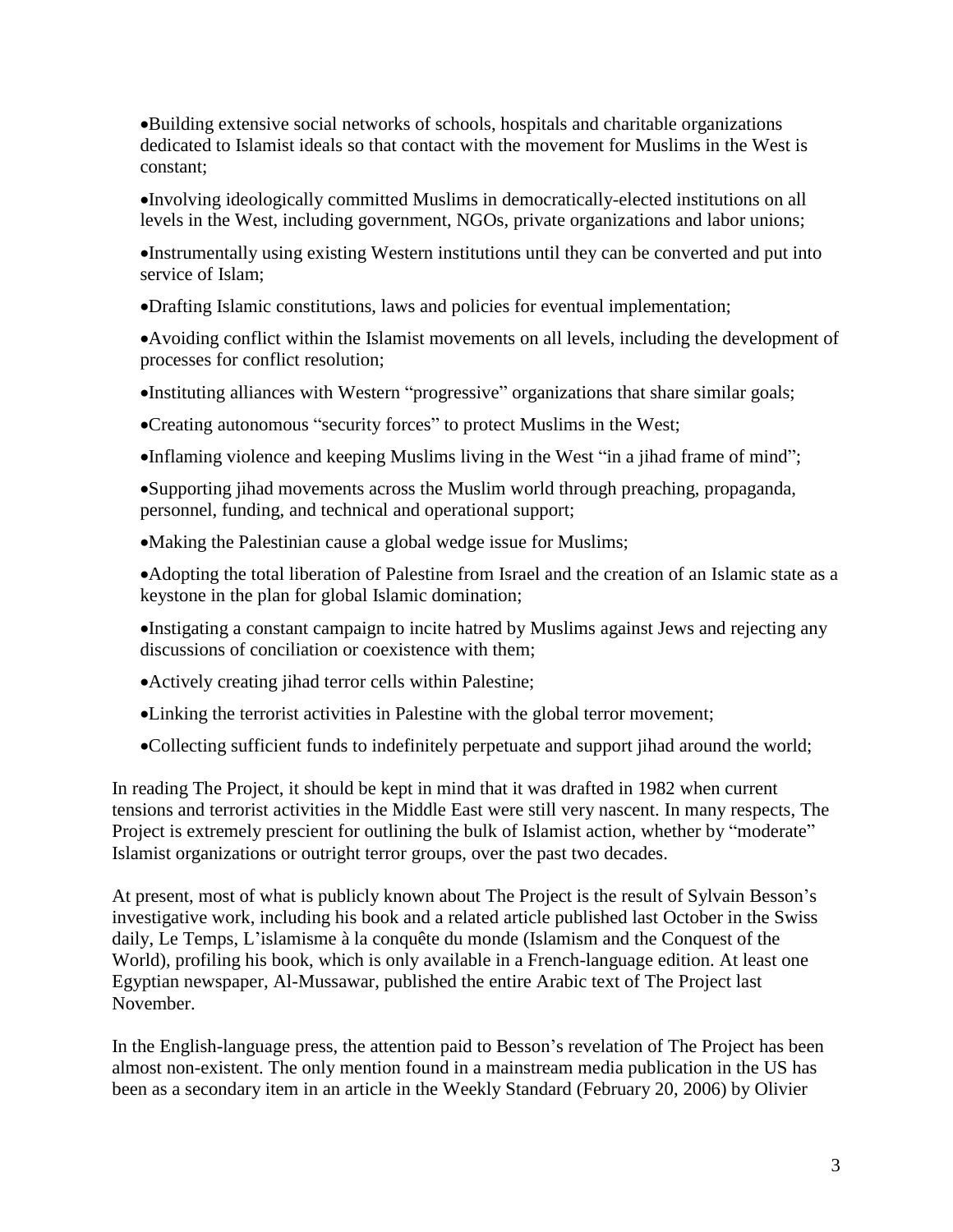Guitta, The Cartoon Jihad. The most extensive commentary on The Project has been by an American researcher and journalist living in London, Scott Burgess, who has posted his analysis of the document on his blog, The Daily Ablution. Along with his commentary, an English translation of the French text of The Project was serialized in December (Parts I, II, III, IV, V, Conclusion). The complete English translation prepared by Mr. Burgess is presented in its entirety here with his permission.

The lack of public discussion about The Project notwithstanding, the document and the plan it outlines has been the subject of considerable discussion amongst the Western intelligence agencies. One US counterterrorism official who spoke with Besson about The Project, and who is cited in Guitta's Weekly Standard article, is current White House terrorism czar, Juan Zarate. Calling The Project a Muslim Brotherhood master plan for "spreading their political ideology," Zarate expressed concerns to Besson because "the Muslim Brotherhood is a group that worries us not because it deals with philosophical or ideological ideas but because it defends the use of violence against civilians."

One renowned international scholar of Islamist movements who also spoke with Besson, Reuven Paz, talked about The Project in its historical context:

The Project was part of the charter of the international organization of the Muslim Brotherhood, which was official established on July 29, 1982. It reflects a vast plan which was revived in the 1960s, with the immigration of Brotherhood intellectuals, principally Syrian and Egyptians, into Europe.

As Paz notes, The Project was drafted by the Muslim Brotherhood as part of its rechartering process in 1982, a time that marks an upswing in its organizational expansion internationally, as well as a turning point in the alternating periods of repression and toleration by the Egyptian government. In 1952, the organization played a critical support role to the Free Officers Movement led by Gamal Abdul Nasser, which overthrew King Faruq, but quickly fell out of favor with the new revolutionary regime because of Nasser's refusal to follow the Muslim Brotherhood's call to institute an ideologically committed Islamic state. At various times since the July Revolution in 1952, the Brotherhood has regularly been banned and its leaders killed and imprisoned by Egyptian authorities.

Since it was rechartered in 1982, the Muslim Brotherhood has spread its network across the Middle East, Europe, and even America. At home in Egypt, parliamentary elections in 2005 saw the Muslim Brotherhood winning 20 percent of the available legislative seats, comprising the largest opposition party block. Its Palestinian affiliate, known to the world as HAMAS, recently gained control of the Palestinian Authority after elections secured for them 74 of 132 seats in the Palestinian Legislative Council. Its Syrian branch has historically been the largest organized group opposing the Assad regime, and the organization also has affiliates in Jordan, Sudan, and Iraq. In the US, the Muslim Brotherhood is primarily represented by the Muslim American Society (MAS).

Since its formation, the Muslim Brotherhood has advocated the use of terrorism as a means of advancing its agenda of global Islamic domination. But as the largest popular radical movement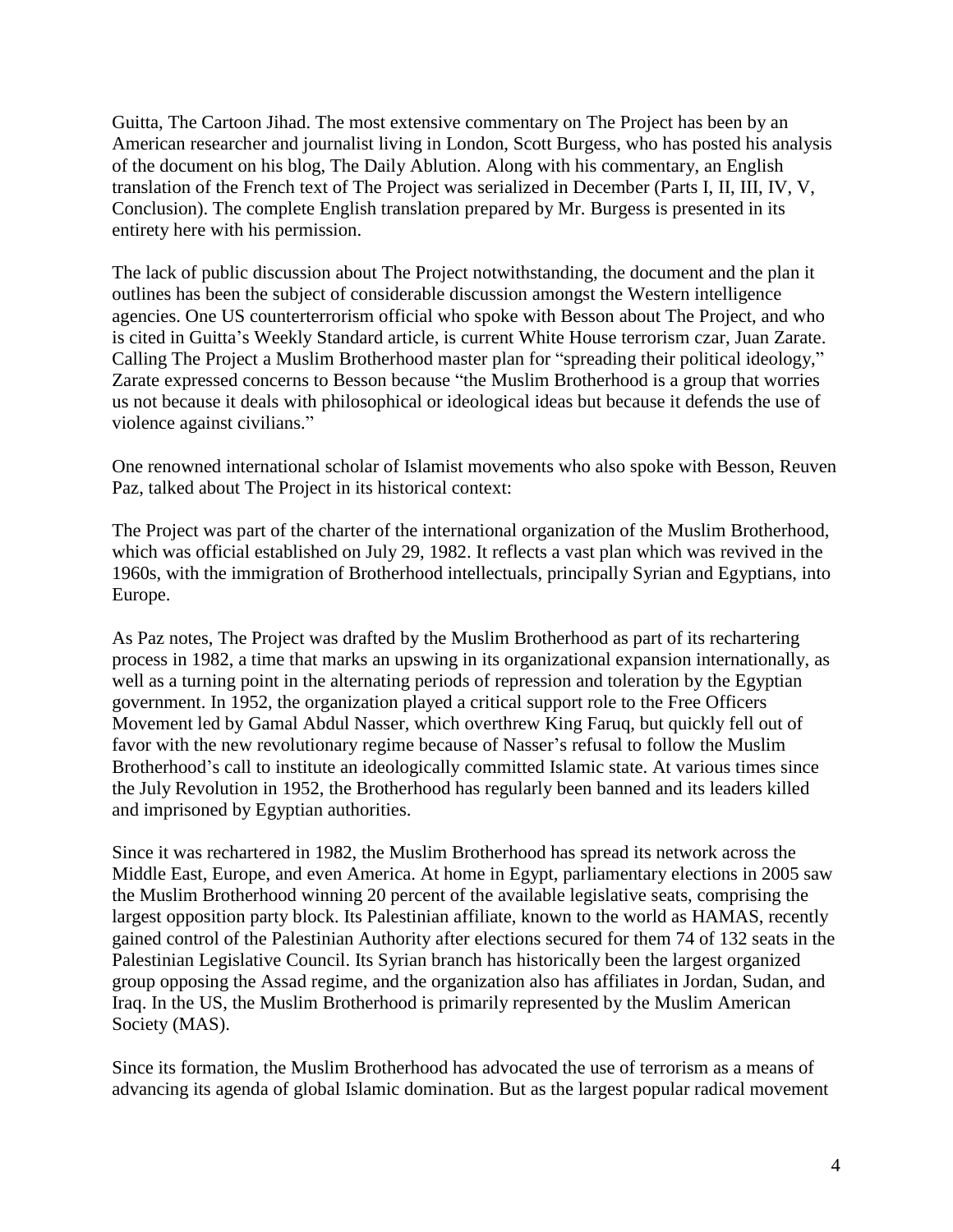in the Islamic world, it has attracted many leading Islamist intellectuals. Included among this group of Muslim Brotherhood intellectuals is Youssef Qaradawi, an Egyptian-born, Qatar-based Islamist cleric.

As one of the leading Muslim Brotherhood spiritual figures and radical Islamic preachers (who has his own weekly program on Al-Jazeera), Qaradawi has been one of the leading apologists of suicide bombings in Israel and terrorism against Western interests in the Middle East. Both Sylvain Besson and Scott Burgess provide extensive comparisons between Qaradawi's publication, Priorities of the Islamic Movement in the Coming Phase, published in 1990, and The Project, which predates Qaradawi's Priorities by eight years. They note the striking similarities in the language used and the plans and methods both documents advocate. It is speculated that The Project was either used by Qaradawi as a template for his own work, or that he had a hand in its drafting in 1982. Perhaps coincidentally, Qaradawi was the fourth largest shareholder in the Al-Taqwa Bank of Lugano, the director of which, Youssef Nada, was the individual in whose possession The Project was found. Since 1999, Qaradawi has been banned from entering the US as a result of his connections to terrorist organizations and his outspoken advocacy of terrorism.

For those who have read The Project, what is most troubling is not that Islamists have developed a plan for global dominance; it has been assumed by experts that Islamist organizations and terrorist groups have been operating off an agreed-upon set of general principles, networks and methodology. What is startling is how effectively the Islamist plan for conquest outlined in The Project has been implemented by Muslims in the West for more than two decades. Equally troubling is the ideology that lies behind the plan: inciting hatred and violence against Jewish populations around the world; the deliberate co-opting and subversion of Western public and private institutions; its recommendation of a policy of deliberate escalating confrontation by Muslims living in the West against their neighbors and fellow-citizens; the acceptance of terrorism as a legitimate option for achieving their ends and the inevitable reality of jihad against non-Muslims; and its ultimate goal of forcibly instituting the Islamic rule of the caliphate by shari'a in the West, and eventually the whole world.

If the experience over the past quarter of a century seen in Europe and the US is any indication, the "Islamic researchers" who drafted The Project more than two decades ago must be pleased to see their long-term plan to conquer the West and to see the Green flag of Islam raised over its citizens realized so rapidly, efficiently and completely.

If Islamists are equally successful in the years to come, Westerners ought to enjoy their personal and political freedoms while they last.

To read the English translation of the "Project," see next page.

**Source:** <http://archive.frontpagemag.com/readarticle.aspx?artid=4476>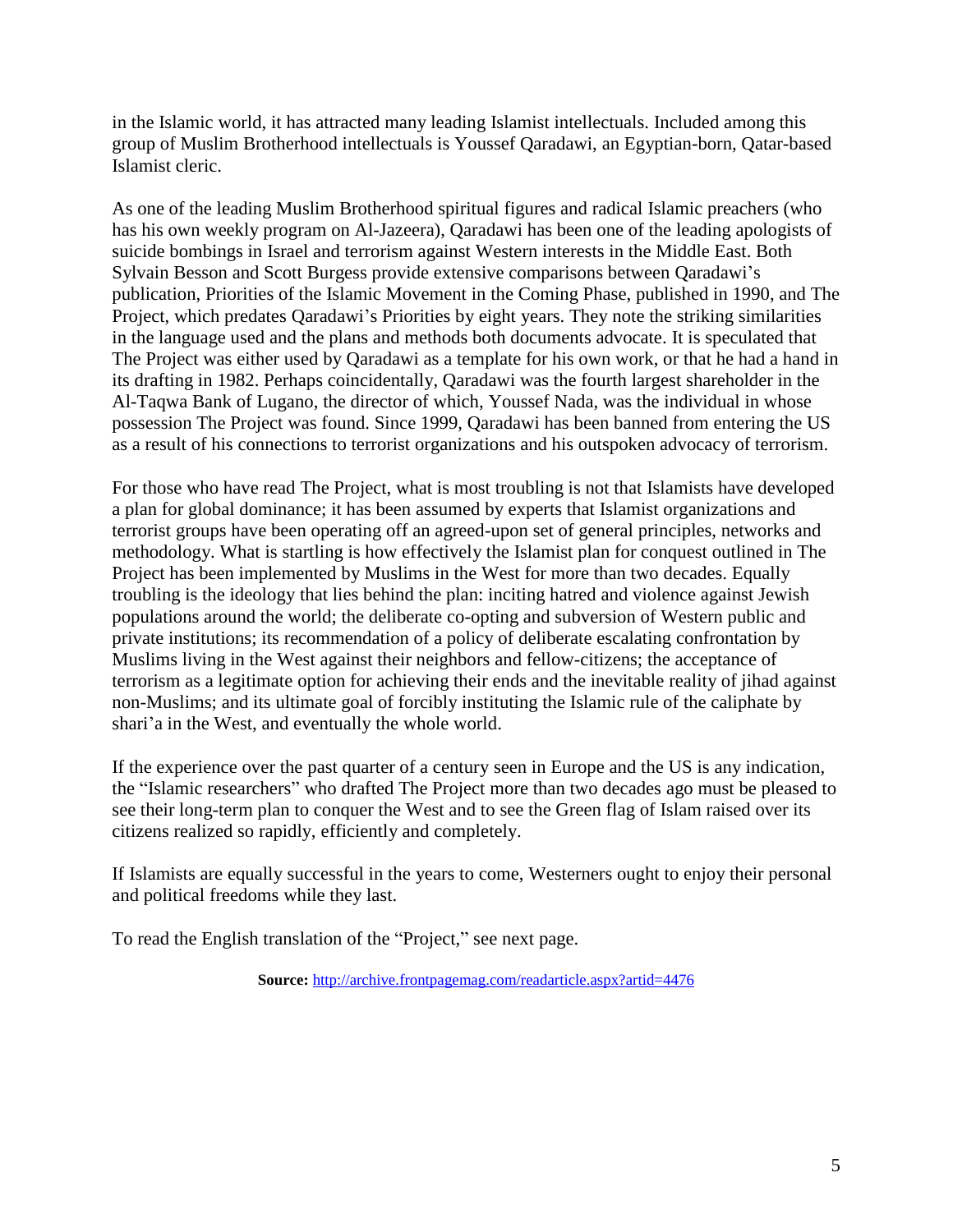# **The Muslim Brotherhood "Project"** (Continued) By [Patrick](http://www.frontpagemag.com/articles/authors.aspx?Name=Patrick%20Poole) Poole **FrontPageMagazine.com | 5/11/2006**

[**NOTE:** The following English translation of *The Project* has been prepared by Scott Burgess and was first published in serial form by The Daily [Ablution](http://dailyablution.blogs.com/) in December 2005 (Parts [I,](http://dailyablution.blogs.com/the_daily_ablution/2005/11/the_project_par.html) [II,](http://dailyablution.blogs.com/the_daily_ablution/2005/11/the_project_par_1.html) [III,](http://dailyablution.blogs.com/the_daily_ablution/2005/12/the_project_the.html) [IV,](http://dailyablution.blogs.com/the_daily_ablution/2005/12/the_project_par.html) [V,](http://dailyablution.blogs.com/the_daily_ablution/2005/12/todays_regular_.html) [Conclusion\)](http://dailyablution.blogs.com/the_daily_ablution/2005/12/the_project_six.html). It is copyrighted and reprinted here with his permission. It is based on the French text of *The Project* published in Sylvain Besson, *La conquête de l'Occident: Le projet secret des Islamistes* (Paris: Le Seuil, 2005), pp. 193-205.]

## *In the name of Allah, the Beneficent and Merciful S/5/100 report* 1/12/1982 [December 1, 1982]

#### *Towards a worldwide strategy for Islamic policy* (Points of Departure, Elements, Procedures and Missions)

This report presents a global vision of a worldwide strategy for Islamic policy [or "political Islam"]. Local Islamic policies will be drawn up in the different regions in accordance with its guidelines. It acts, first of all, to define the points of departure of that policy, then to set up the components and the most important procedures linked to each point of departure; finally we suggest several missions, by way of example only, may Allah protect us.

The following are the principal points of departure of this policy:

- *Point of Departure 1*: To know the terrain and adopt a scientific methodology for its planning and execution.
- *Point of Departure 2*: To demonstrate proof of the serious nature of the work.
- *Point* of *Departure* 3: To reconcile international engagement with flexibility at a local level.
- *Point of Departure 4*: To reconcile political engagement and the necessity of avoiding isolation on one hand, with permanent education and institutional action on the other.
- *Point of Departure 5:* To be used to establish an Islamic State; parallel, progressive efforts targeted at controlling the local centers of power through institutional action.
- *Point of Departure 6*: To work with loyalty alongside Islamic groups and institutions in multiple areas to agree on common ground, in order to "cooperate on the points of agreement and set aside the points of disagreement".
- *Point of Departure 7:* To accept the principle of temporary cooperation between Islamic movements and nationalist movements in the broad sphere and on common ground such as the struggle against colonialism, preaching and the Jewish state, without however having to form alliances. This will require, on the other hand, limited contacts between certain leaders, on a case by case basis, as long as these contacts do not violate the [*shari'a*] law.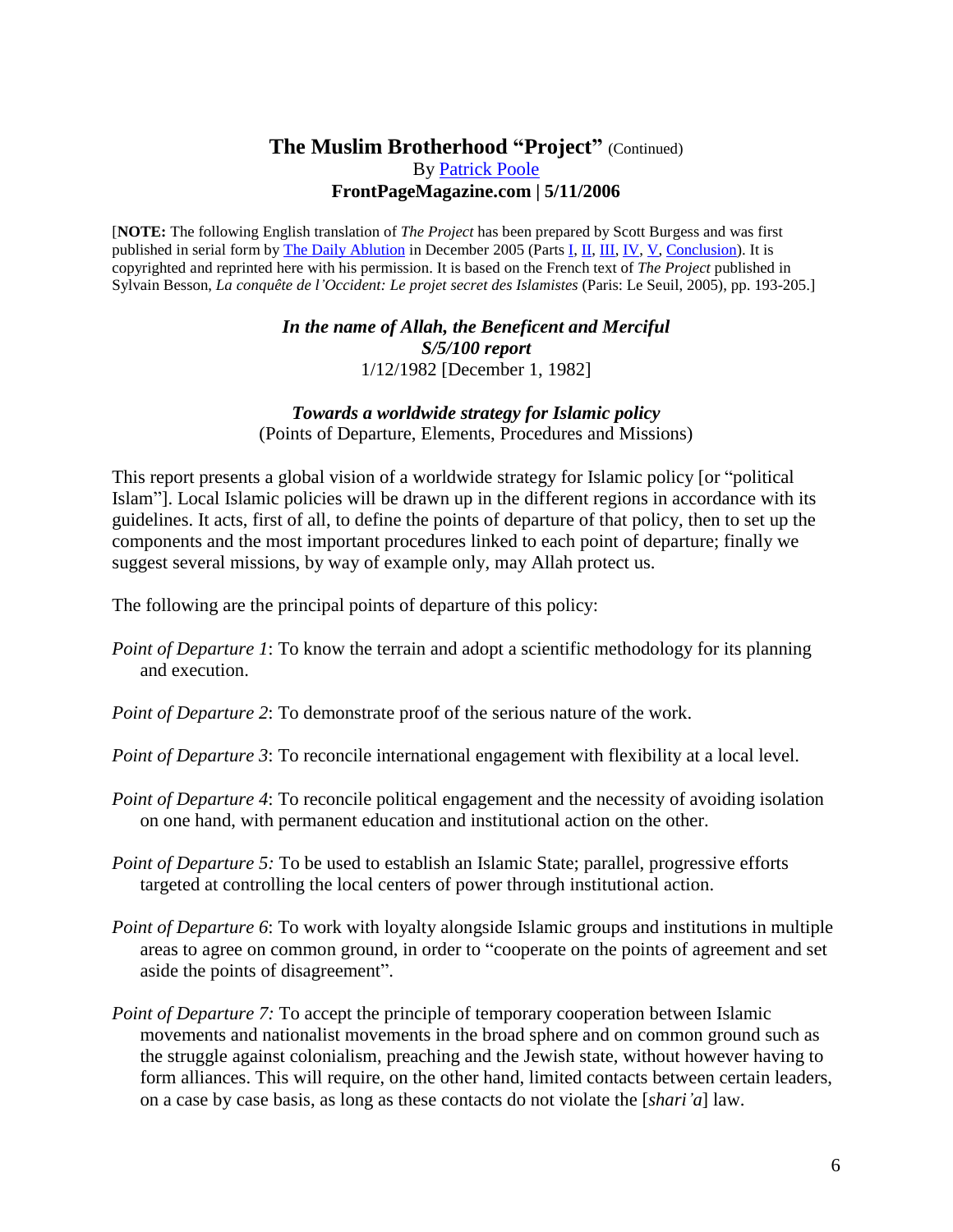Nevertheless, one must not give them allegiance or take them into confidence, bearing in mind that the Islamic movement must be the origin of the initiatives and orientations taken.

- *Point of Departure 8*: To master the art of the possible on a temporary basis without abusing the basic principles, bearing in mind that Allah's teachings always apply. One must order the suitable and forbid that which is not, always providing a documented opinion. But we should not look for confrontation with our adversaries, at the local or the global scale, which would be disproportionate and could lead to attacks against the *dawa* or its disciples.
- *Point of Departure 9:* To construct a permanent force of the Islamic *dawa* and support movements engaged in jihad across the Muslim world, to varying degrees and insofar as possible.
- *Point of Departure 10*: To use diverse and varied surveillance systems, in several places, to gather information and adopt a single effective warning system serving the worldwide Islamic movement. In fact, surveillance, policy decisions and effective communications complement each other.
- *Point of Departure 11:* To adopt the Palestinian cause as part of a worldwide Islamic plan, with the policy plan and by means of *jihad*, since it acts as the keystone of the renaissance of the Arab world today.
- *Point of Departure 12*: To know how to turn to self-criticism and permanent evaluation of worldwide Islamic policy and its objectives, of its content and its procedures, in order to improve it. This is a duty and a necessity according to the precepts of *shari'a*.

## **THE FIRST POINT OF DEPARTURE:**

*Know the terrain and adopt a scientific methodology for [The Project's] planning and execution.*

## *a- Elements:*

Know the influential factors in the world, whether they act as Islamic forces, adverse forces, or neutral forces.

Use the necessary scientific and technical means for planning, organization, execution and follow-up.

## *b- Procedures:*

Create observation centers in order to gather and store information for all useful purposes, if need be relying on modern technological methods.

Create centers of study and research and produce studies on the political dimension of the Islamic movement.

## *c- Suggested missions:*

Draw up a map of [religious and ideological] doctrines in the world to have a global vision from 100 years ago to our era, and analyze the current situation in light of that configuration, taking account of changes both happening and predicted.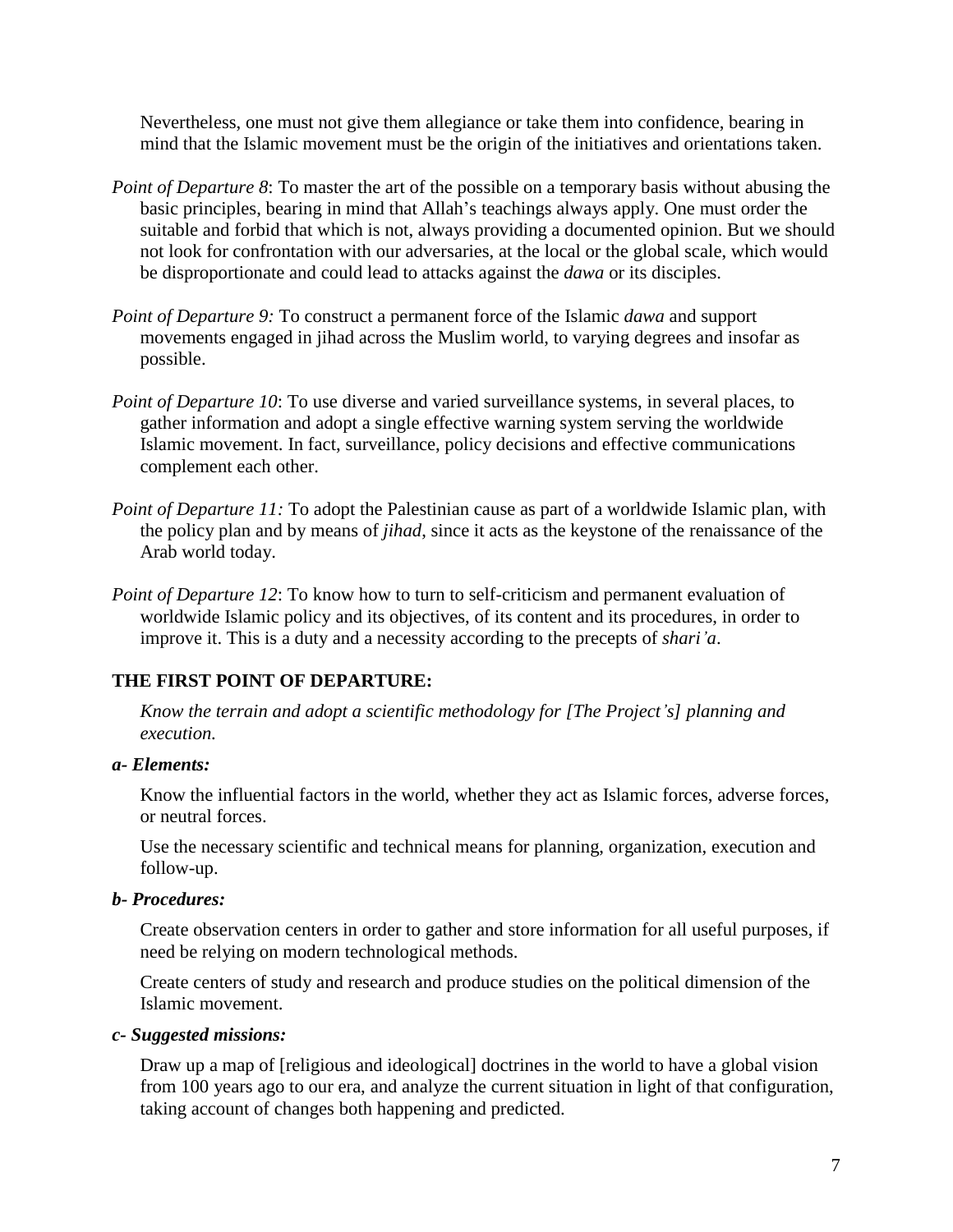Draw up a map of doctrines of the Muslim world.

Draw up a map of Islamic movements in the Muslim world.

Carry out successive political and scientific studies in varying Islamic areas, those which apply more particularly to current events.

Carry out a scientific study which addresses the history of contemporary Islamic movements, and use it.

## **THE SECOND POINT OF DEPARTURE**

*To demonstrate proof of the serious nature of the work.*

#### *a- Elements:*

Clarity of the principal objectives of the *dawa* in the eyes of all, as well as clarity of the temporary objectives, necessitates exploitation, channeling and orientation of the energies.

Devote sufficient effort to the service of the workers [for Allah] and coordinate their efforts to the sole and same objective.

Devote sufficient time.

Spend money to the extent possible.

#### *b-Procedures:*

Exploit all the energies of the workers to the service of the *dawa*, each at his level (the criterion of efficiency, given that each must be devoted to the task to which he's assigned).

Mobilize the greatest possible number of supporters and officials.

Collect money efficiently, control expenses and invest in the general interest.

#### *c- Suggested missions:*

Carry out a survey of workers (appropriate men and appropriate location)

Establish schedules with the hours of workers and specialists and use their efforts with good judgment and on time (appropriate effort at the right time).

An engagement with economic institutions adequate to support the cause financially.

## **THE THIRD POINT OF DEPARTURE**

*Reconcile international engagement with flexibility at the local level.*

## *a- Elements:*

To define the guidelines that everyone [worldwide] must follow.

To leave a margin that provides sufficient flexibility at the local level for the issues that do not conflict with the general lines of the global Islamic policy.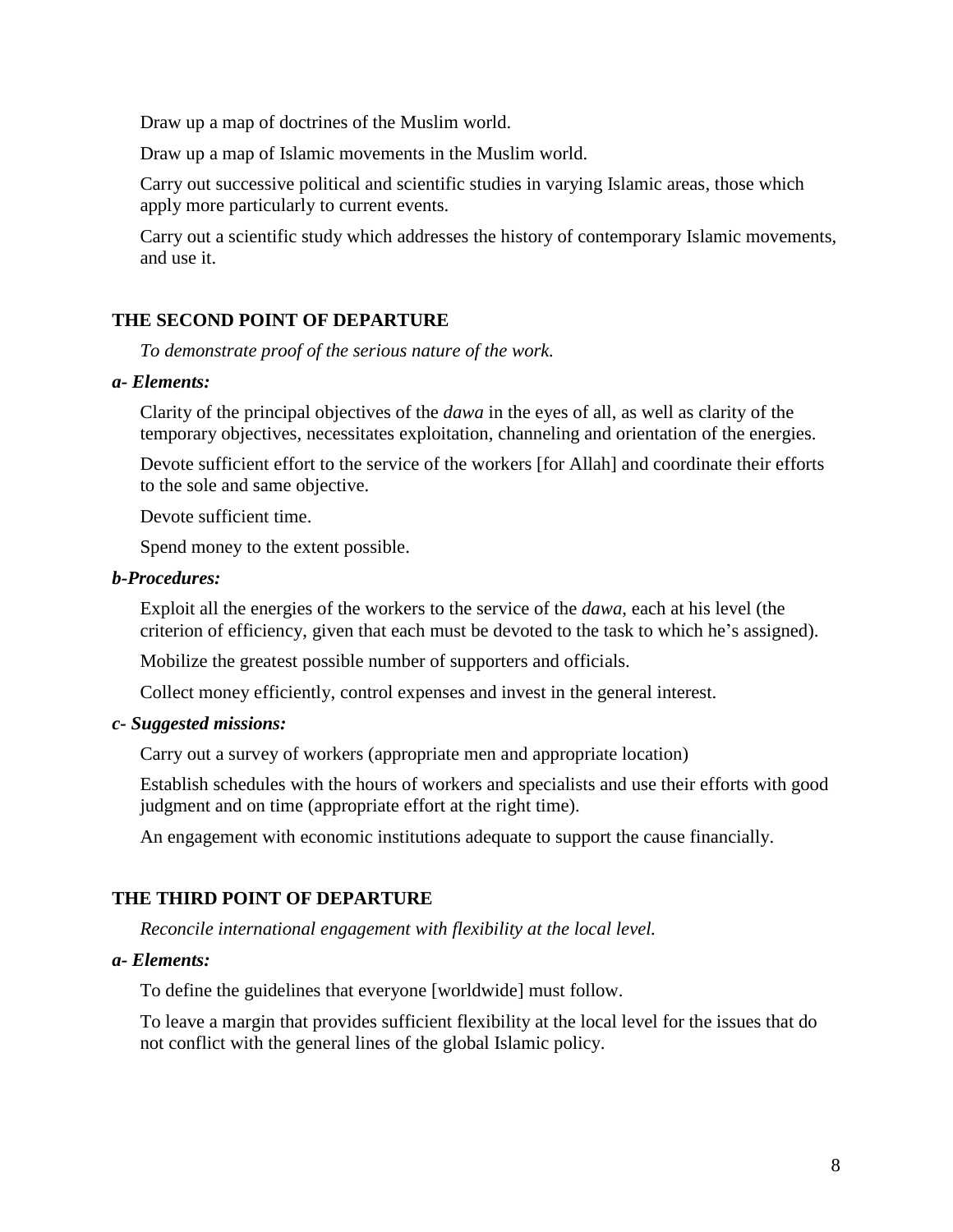## *b- Procedures:*

The Movement, at a global level, will define the Islamic domain and issues in a general way which will require the engagement of all according to previously defined priorities.

The local leadership will define local issues that come within their prerogative, according to the principle of flexibility and according to previously defined priorities.

## *c- Suggested Missions*

Worldwide Islamic engagement for a total liberation of Palestine and the creation of an Islamic state is the mission which falls to the global leadership.

To establish a dialogue at a local level with those who work for the cause according to the global political lines of the Movement. It is up to the local leadership to define the shape of that dialogue.

# **THE FOURTH POINT OF DEPARTURE**

*To reconcile political engagement with the necessity of avoiding isolation, on the one hand, with permanent education and institutional work on the other.*

## *a- Elements*

Liberty to function politically in each country according to local circumstances, without however participating in a process which makes a decision which would be contrary to the texts of *Shari'a*.

To invite everyone to take part in parliament, municipal councils, labor unions and other institutions of which the membership is chosen by the people in the interest of Islam and of Muslims.

To continue to educate individuals and generations and to guarantee the training of specialists in various areas according to a previously designed plan.

To construct social, economic, scientific and health institutions and penetrate the domain of the social services, in order to be in contact with the people and to serve them by means of Islamic institutions.

## *b- Procedures*

To study the varied political environments and the probabilities of success in each country.

To plan specialized study missions which will concentrate on useful areas such as communications, the history of Islam, etc.

To conduct feasibility studies concerning various institutions and create them according to priorities established in each country.

## *c-Suggested Missions*

To conduct studies relating to the experiences of political Islam and to draw lessons from them.

To give an Islamic policy perspective on the pressing questions of the day.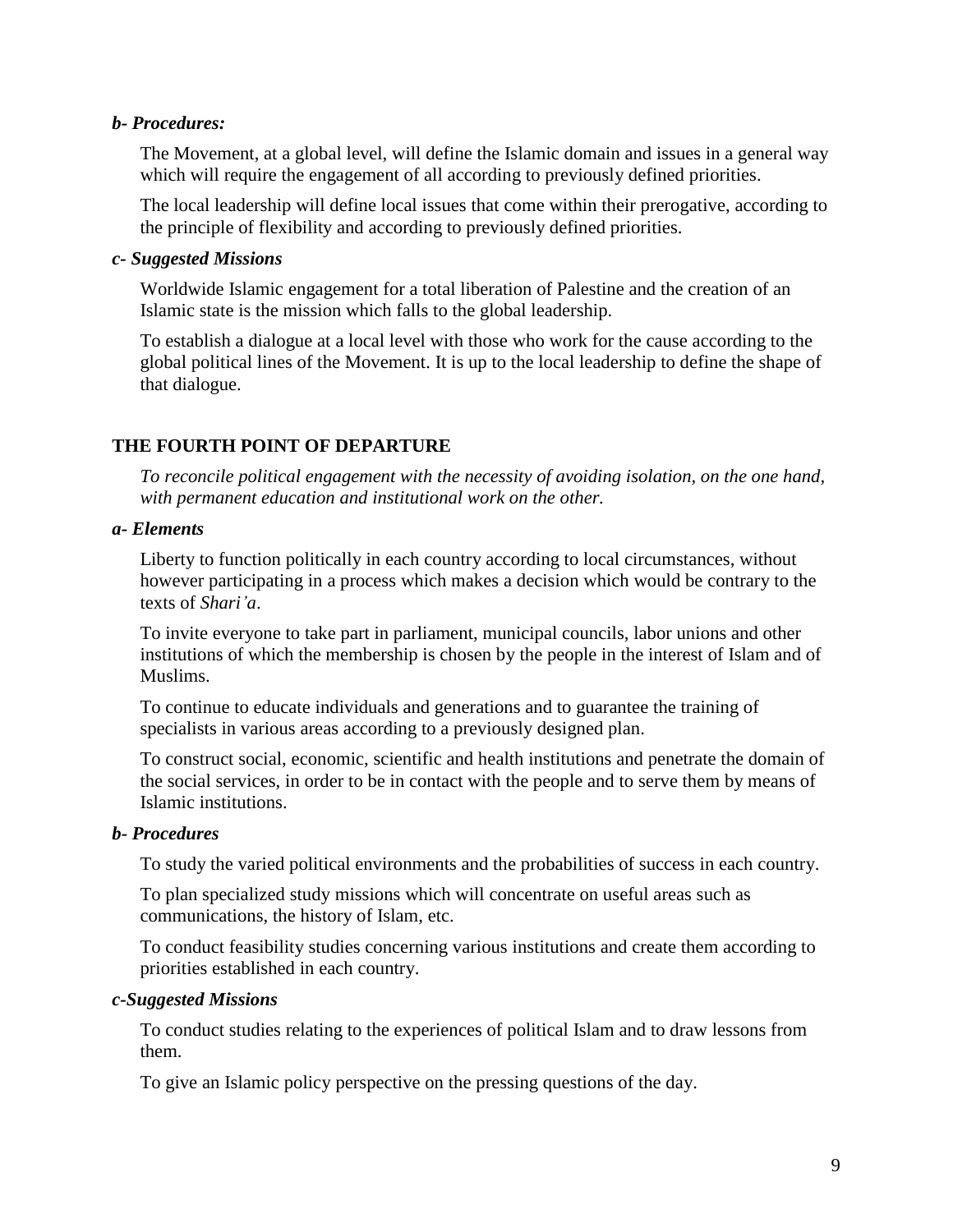To keep questions of local importance such as issues concerning workers, unions, etc. within an Islamic framework.

To create a certain number of economic, social, health care and educational institutions, using available means, to serve the people within an Islamic framework.

# **THE FIFTH POINT OF DEPARTURE**

*To dedicate ourselves to the establishment of an Islamic state, in parallel with gradual efforts aimed at gaining control of local power centers through institutional action.*

## *a- Elements*

To channel thought, education and action in order to establish an Islamic power [government] on the earth.

To influence centers of power both local and worldwide to the service of Islam.

## *b- Procedures*

To prepare a scientific study on the possibility of establishing the reign of God throughout the world according to established priorities.

To study the centers of power, both local and worldwide, and the possibilities of placing them under influence.

To conduct a modern study on the concept of support for the *dawa* and Islamic law, and more particularly on the men of influence in the State and the country.

## *c- Suggested Mission*

To draw up an Islamic Constitution in light of efforts deployed up to now.

To draw up Islamic laws, civil laws, etc.

To work within various influential institutions and use them in the service of Islam.

To use the work of economic, social, and other specialized Islamic institutions.

## **THE SIXTH POINT OF DEPARTURE**

*To loyally work alongside Islamic groups and institutions in various areas and in agreement on a common ground in order to "cooperate on points of agreement and put aside points of disagreement".*

## *a- Elements*

To coordinate the Islamic work in a single direction as will permit the laying of the foundations of the growth of Muslim society and dedication to the power of God on Earth.

For each to work according to his capacities in his chosen field and to master it, with loyalty and coordination of effort.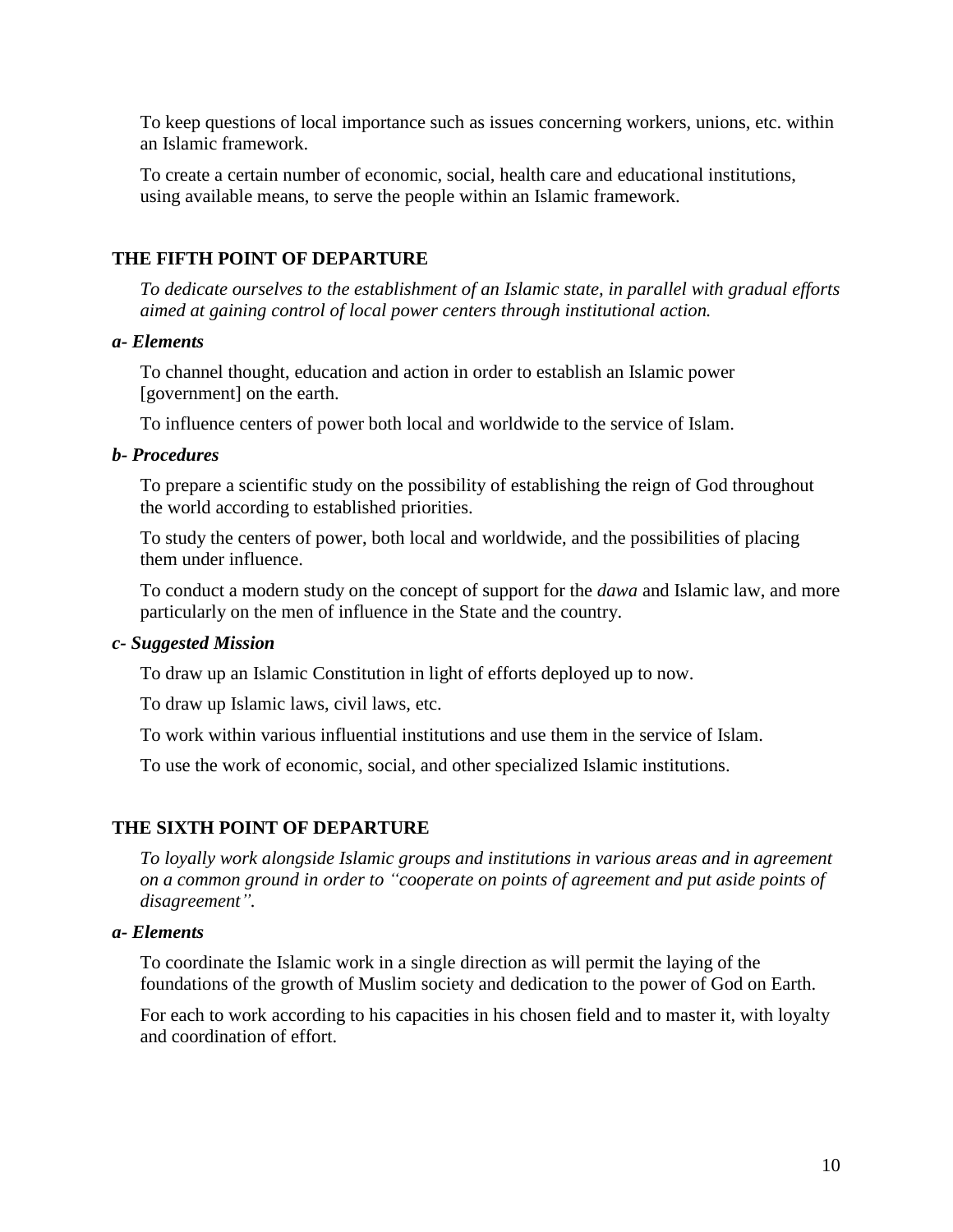#### *b- Procedures*

To study the true nature of Islamic movements, to evaluate their experiences and draw up plans to initiate collaboration among them.

To avoid creating new Islamic movements in a country which already has one; there will be but one movement, serious and complete.

#### *c- Suggested missions*

To coordinate the efforts of all those working for Islam, in each country, and to establish good contact with them, whether they work in individuals or in groups.

To reduce the differences that exists between workers for Islam and to resolve their conflicts according to *shari'a*.

## **THE SEVENTH POINT OF DEPARTURE**

*To accept the principle of temporary cooperation between Islamic movements and nationalist movements in the broad sphere and on common ground such as the struggle against colonialism, preaching and the Jewish state, without however having to form alliances. This will require, on the other hand, limited contacts between certain leaders, on a case by case basis, as long as these contacts do not violate the [shari'a] law. Nevertheless, one must not give them allegiance or take them into confidence, bearing in mind that the Islamic movement must be the origin of the initiatives and orientations taken.*

#### *a-Elements:*

To combine all efforts against the supreme forces of evil in accordance with the principle that one must "battle one evil with a lesser evil".

To limit the collaboration to the leadership or to a limited number of individuals in order to maximize the benefit and minimize the possible drawbacks.

To work from perspective of the objectives previously defined for the *dawa*.

## *b-Procedures:*

To make a study to evaluate the areas with the object of mutual assistance between Islamic and other movements and draw lessons from it.

To study the areas which allow cooperation, and define the boundaries.

To study the philosophy and plans of other movements.

## *c- Suggested Missions:*

Each country should study the possibility, in the future, of strengthening internal collaboration.

## **THE EIGHTH POINT OF DEPARTURE**

*To master the art of the possible on a temporary basis without abusing the basic principles, bearing in mind that Allah's teachings always apply. One must order the suitable and forbid*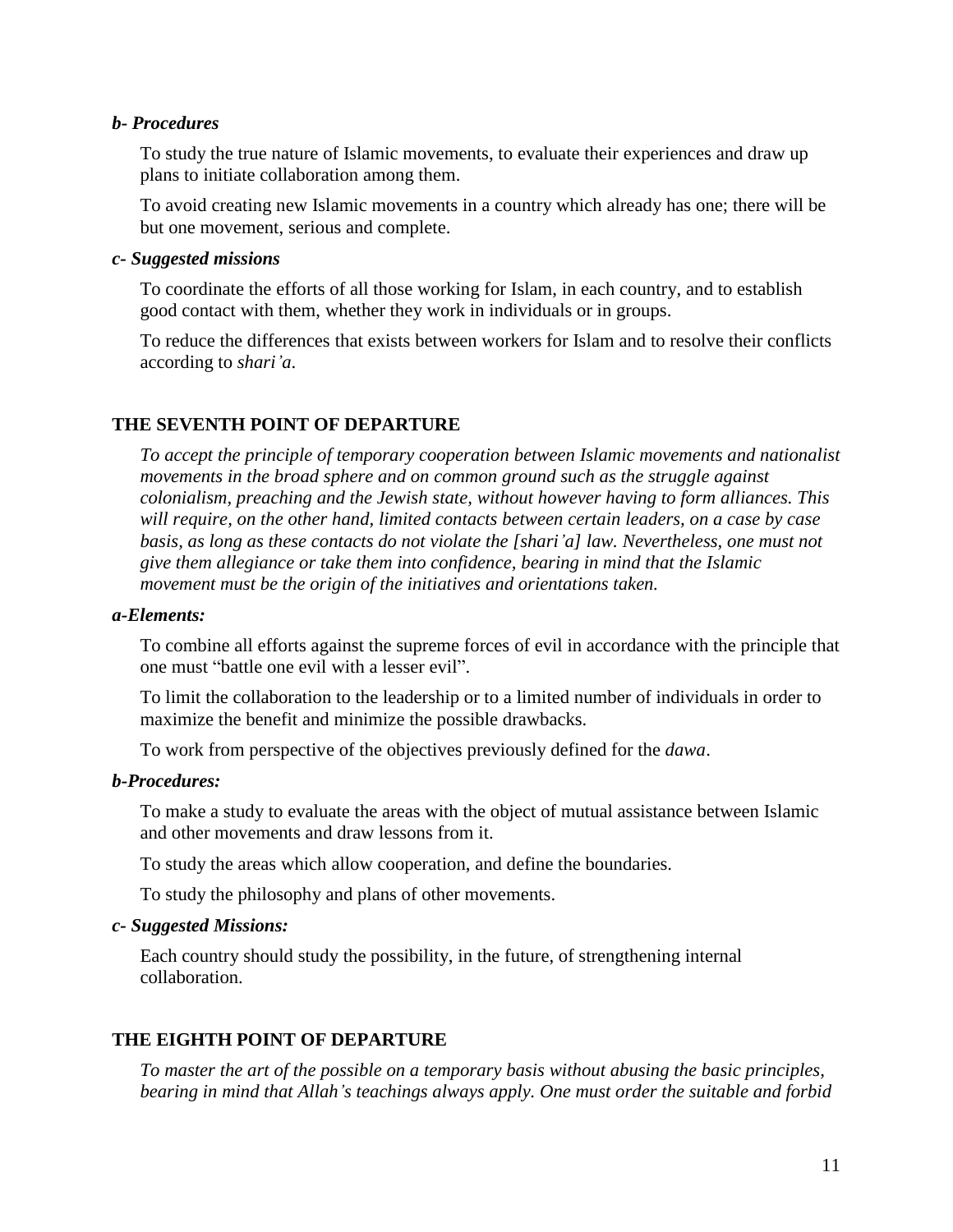*that which is not, always giving a documented opinion [according to shari'a]. But we should not look for confrontation with our adversaries, at the local or the global scale, which would be disproportionate and could lead to attacks against the dawa or its disciples.*

#### *a- Elements:*

To evaluate the education of individuals and not to excessively use typical modern education that does not correspond to reality, which is devoid of flexibility and could have grave consequences such as the conflict between individuals for a simple comment or a simple failure.

To give a documented and scientific view, in the form of speeches, communiqués and books, that bears on events important to the *Ummah*.

To avoid the Movement hurting itself with major confrontations, which could encourage its adversaries to give it a fatal blow.

## *b-Procedures:*

To carry out a study to evaluate the experiences of Islamist movements in order to avoid their fatal errors.

To develop educational methods that are at the same time exemplary, realistic and true to our principles, in order to bestow a flexibility sufficient to permit the facing of reality.

#### *c-Suggested Missions:*

To develop initiation programs for the faithful and proceed with sensitivity to the foundation of past experience.

To prepare individuals according to modern educational methods.

## **THE NINTH POINT OF DEPARTURE**

*To construct a permanent force of the Islamic dawa and support movements engaged in jihad across the Muslim world, to varying degrees and insofar as possible.*

## *a-Elements:*

To protect the *dawa* with the force necessary to guarantee its security at the local and international levels.

To make contact with all new movements engaged in *jihad*, everywhere on the planet, and with Muslim minorities, and to create links as needed to establish and support collaboration.

To maintain jihad and awakening throughout the *Ummah.*

#### *b-Procedures:*

To form an autonomous security force to protect the *dawa* and its disciples locally and worldwide.

To study movements engaged in *jihad* in the Muslim world, as well as among Muslim minorities, to better understand them.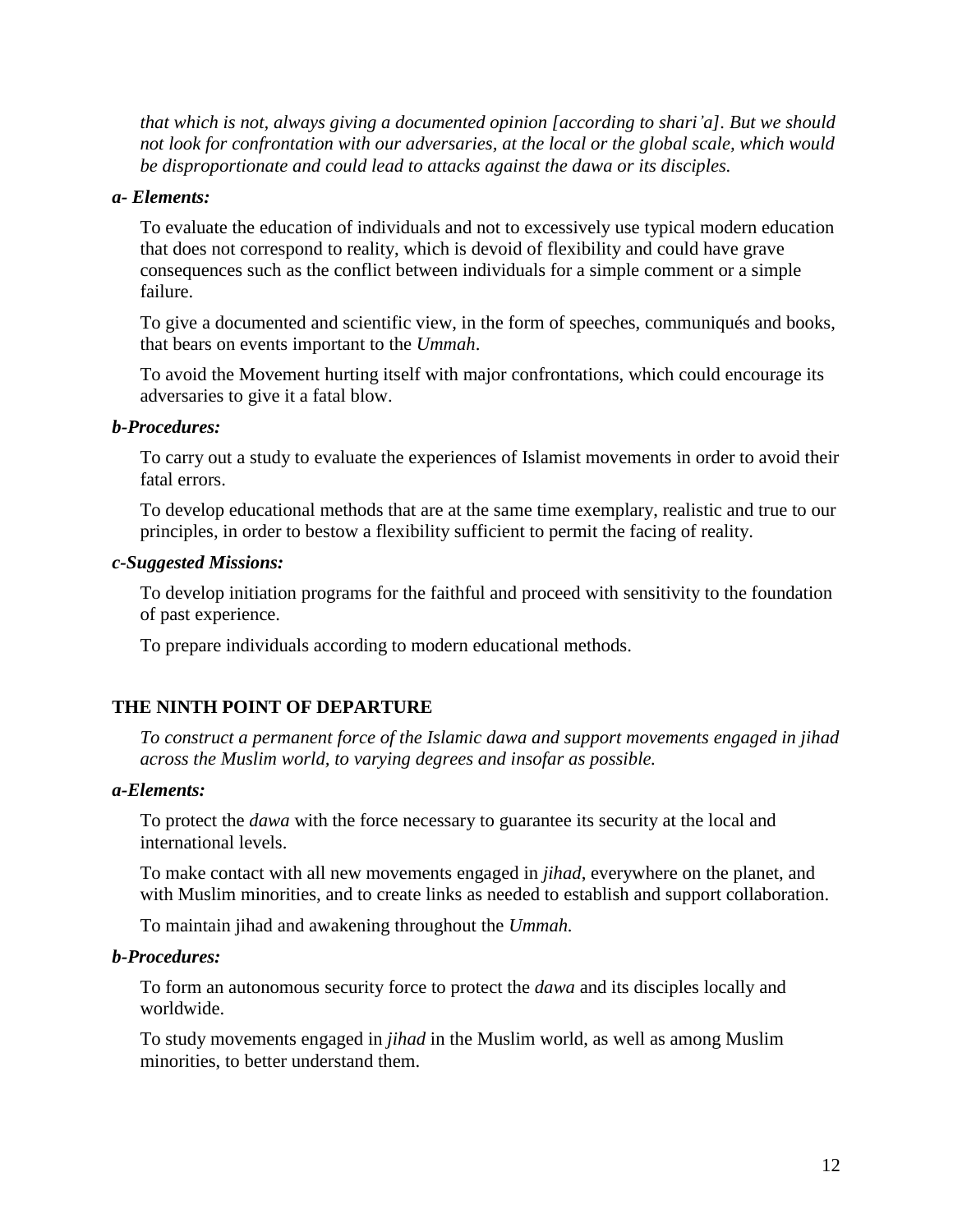#### *c-Suggested Missions:*

To build bridges between movements engaged in *jihad* in the Muslim world, and between Muslim minorities, and to support them insofar as possible within a framework of collaboration.

## **THE TENTH POINT OF DEPARTURE**

*To use diverse and varied surveillance systems, in several places, to gather information and adopt a single effective warning system serving the worldwide Islamic movement. In fact, surveillance, policy decisions and effective communications complement each other.*

#### *a-Elements:*

To make the policy decisions to collect important and precise information.

To diffuse Islamic policy so that it is largely and efficiently covered by the media.

#### *b-Procedures:*

To create a modern surveillance system by means of advanced technology (possibly created at the research centers mentioned earlier).

To create an effective and serious media centre.

#### *c- Suggested Missions:*

To warn Muslims of the dangers that threaten them and the international conspiracies directed at them.

To give our views on current events and future issues.

## **THE ELEVENTH POINT OF DEPARTURE**

*To adopt the Palestinian cause as part of a worldwide Islamic plan, with the policy plan and* by means of **jihad**, since it acts as the keystone of the renaissance of the Arab world today.

#### *a-Elements:*

To provide an Islamic view on all areas, problems and solutions relative to the Palestinian question, based on the precepts of Islam.

To prepare the community of believers for jihad for the liberation of Palestine. [One can lead the *Ummah* to realize the plans of the Islamic movement above all if victory is ours], if God wills it.

To create a modest nucleus of *jihad* in Palestine, and to nourish it in order to maintain the flame that will light the road toward the liberation of Palestine, and in order that the Palestinian cause will endure until the moment of liberation.

#### *b-Procedures:*

To collect sufficient funds for the perpetuation of *jihad*.

To conduct a study of the situation of Muslims and the enemy in occupied Palestine.